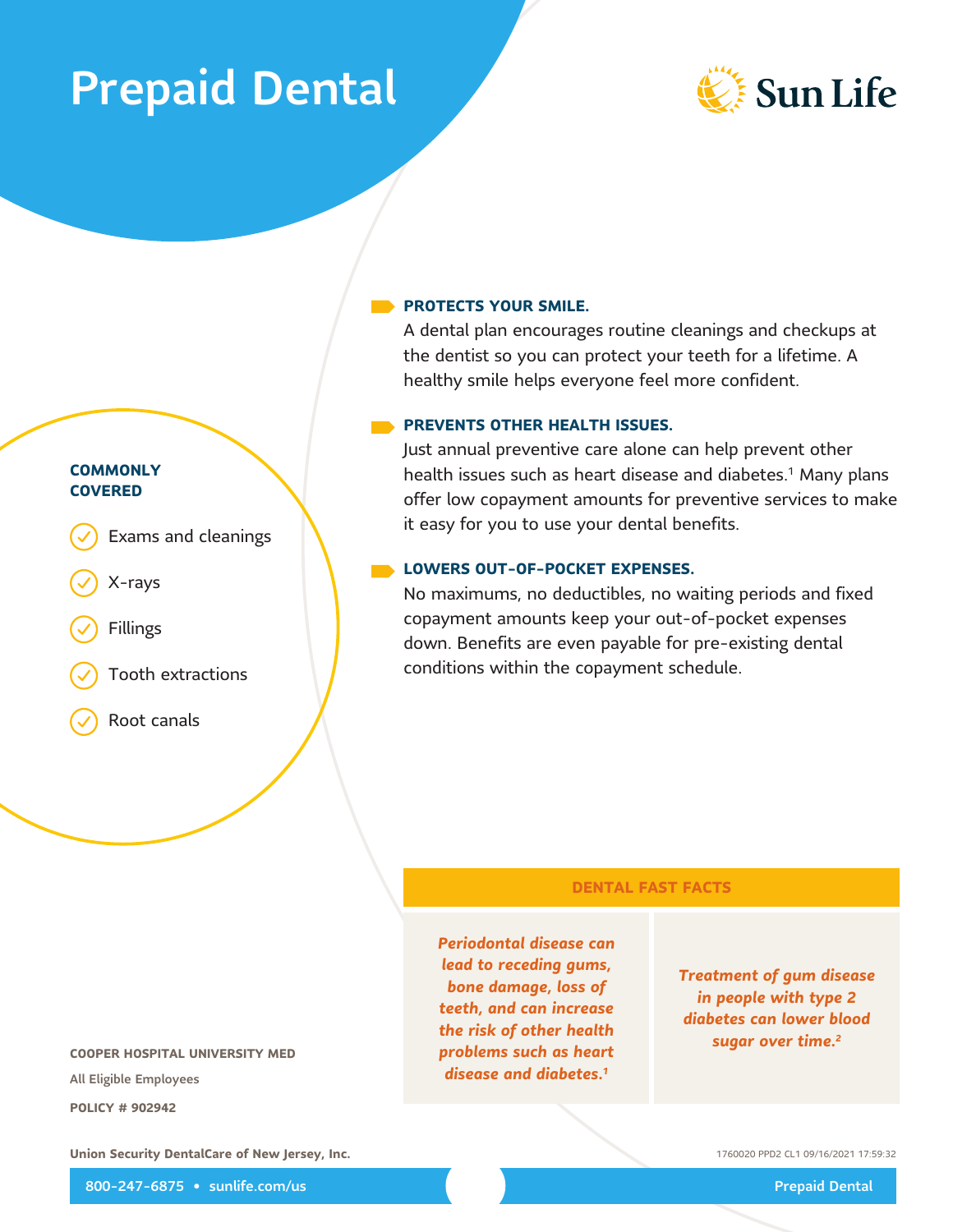The copayments for this plan are below. After you enroll, you will get an Evidence of Coverage. We recommend that you review your Evidence of Coverage to understand your new plan.

Plan Dentist Services: The copayments listed below apply when your selected Plan Dentist provides the services. You can expect to pay the amount listed in the "Member Copayment" column at the time of service.

Plan Specialist Services: If you require dental services that your selected Plan Dentist is unable to provide, you may visit a Plan Specialist at a reduced rate. You do not need a referral to see a Plan Specialist. For Plan Specialist services, the following reductions will apply:

- 15% for an endodontist  $\bullet$
- 25% for any other type of specialist, including but not limited to an orthodontist  $\bullet$

| <b>ADA CODE**</b> | <b>SERVICE DESCRIPTION**</b>                                                                                     | <b>MEMBER</b><br><b>COPAYMENT</b> | <b>MAXIMUM</b><br><b>ADDITIONAL</b><br><b>CHARGES TO</b><br><b>MEMBERS FOR LAB</b> |
|-------------------|------------------------------------------------------------------------------------------------------------------|-----------------------------------|------------------------------------------------------------------------------------|
|                   |                                                                                                                  |                                   | <b>FEES</b>                                                                        |
|                   | <b>Appointments</b>                                                                                              |                                   |                                                                                    |
| None              | Office visit - during regularly scheduled hours***                                                               | 7.00                              | N/A                                                                                |
| D0120             | Periodic oral evaluation - established patient (once in any 6 calendar months)                                   | 5.00                              | N/A                                                                                |
| D0140             | Limited oral evaluation - problem focused                                                                        | 25.00                             | N/A                                                                                |
| D0150             | Comprehensive oral evaluation - new or established patient (once in any 6 calendar months)                       | 5.00                              | N/A                                                                                |
| D0160             | Detailed and extensive oral evaluation - problem focused, by report                                              | 10.00                             | N/A                                                                                |
| D0170             | Re-evaluation - limited, problem focused (established patient; not post-operative visit)                         | 10.00                             | N/A                                                                                |
| D0180             | Comprehensive periodontal evaluation - new or established patient                                                | 5.00                              | N/A                                                                                |
| D9310             | Consultation - diagnostic service provided by dentist or physician other than requesting dentist<br>or physician | 94.00                             | N/A                                                                                |
| D9440             | Office visit - after regularly scheduled hours                                                                   | 45.00                             | N/A                                                                                |
| D9986             | Missed appointment                                                                                               | 20.00                             | N/A                                                                                |
|                   | <b>Diagnostic Dentistry</b>                                                                                      |                                   |                                                                                    |
| D0210             | Intraoral-complete series of radiographic images (once in any 3 calendar years)                                  | No Charge                         | N/A                                                                                |
| D0220             | Intraoral-periapical first radiographic image                                                                    | No Charge                         | N/A                                                                                |
| D0230             | Intraoral-periapical each additional radiographic image                                                          |                                   | N/A                                                                                |
| D0240             | Intraoral-occlusal radiographic image                                                                            | No Charge                         | N/A                                                                                |
| D0250             | Extraoral-2D projection radiographic image created using a stationary radiation source, and<br>detector          | No Charge                         | N/A                                                                                |
| D0260             | Extraoral-each additional radiographic image                                                                     | No Charge                         | N/A                                                                                |
| D0270             | Bitewing-single radiographic image                                                                               | No Charge                         | N/A                                                                                |
| D0272             | Bitewing-two radiographic images (once in any 6 calendar months)                                                 | No Charge                         | N/A                                                                                |
| D0274             | Bitewing-four radiographic images (once in any 6 calendar months)                                                | No Charge                         | N/A                                                                                |
| D0330             | Panoramic radiographic image (once in any 3 calendar years)                                                      | 25.00                             | N/A                                                                                |
| D0415             | Collection of microorganisms for culture and sensitivity                                                         | No Charge                         | N/A                                                                                |
| D0425             | Caries susceptibility tests                                                                                      | No Charge                         | N/A                                                                                |
| D0460             | Pulp vitality tests                                                                                              | No Charge                         | N/A                                                                                |
|                   | <b>Preventive Dentistry</b>                                                                                      |                                   |                                                                                    |
| D0330             | Panoramic radiographic image, by specialist (once in any 3 calendar years)                                       | 20.00                             | N/A                                                                                |
| D1110             | Prophylaxis - adult (once in any 6 calendar months)                                                              | 5.00                              | N/A                                                                                |
| D1120             | Prophylaxis - child (once in any 6 calendar months)                                                              | 5.00                              | N/A                                                                                |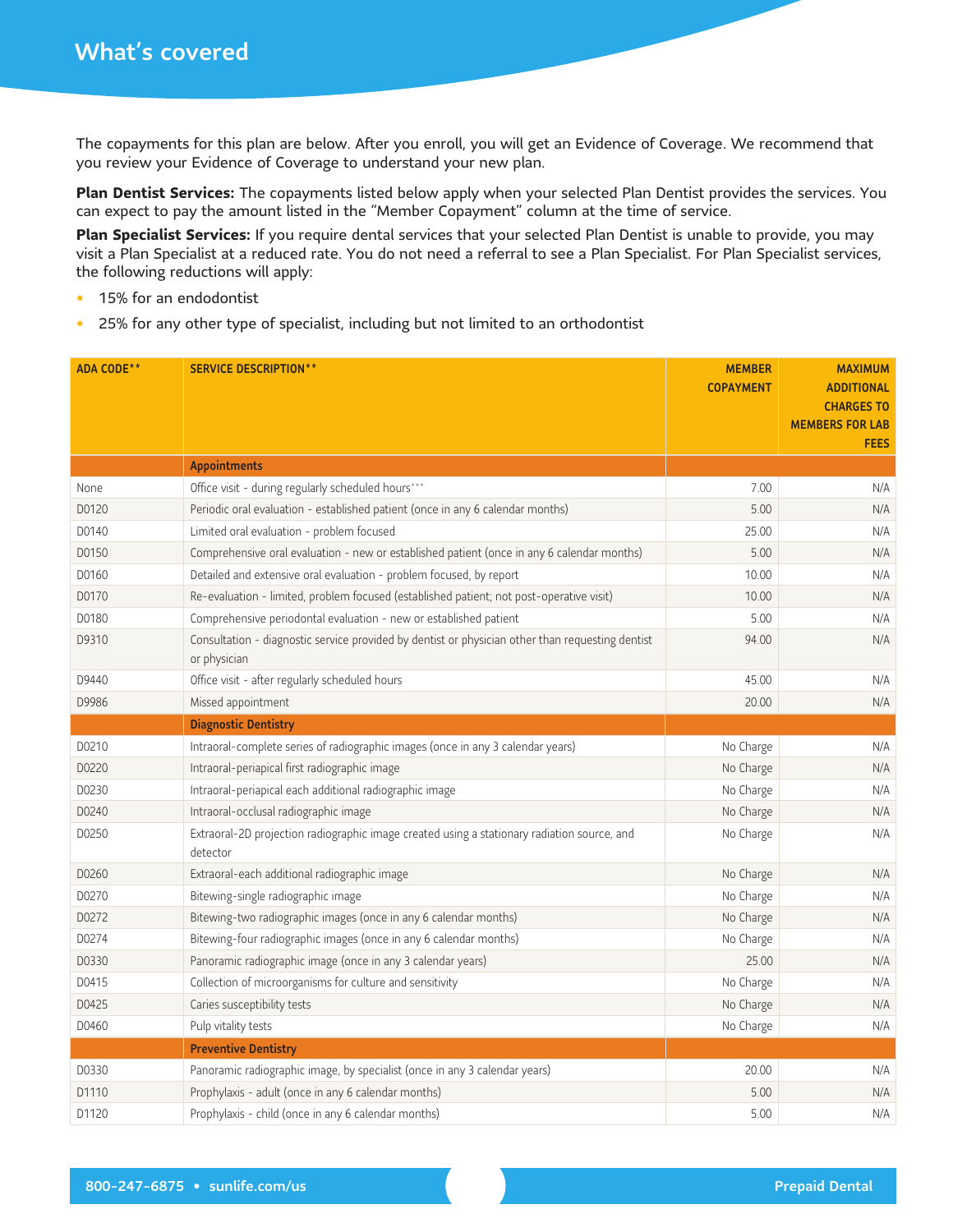| D1206 | Topical application of fluoride varnish                                                                   | No Charge | N/A    |
|-------|-----------------------------------------------------------------------------------------------------------|-----------|--------|
| D1310 | Nutritional counseling for control of dental disease                                                      | No Charge | N/A    |
| D1330 | Oral hygiene instructions                                                                                 | No Charge | N/A    |
| D1351 | Sealant - per tooth                                                                                       | 15.00     | N/A    |
| D1510 | Space maintainer - fixed - unilateral*                                                                    | 70.00     | 75.00  |
| D1516 | Space maintainer - fixed - bilateral, maxillary*                                                          | 70.00     | 75.00  |
| D1517 | Space maintainer - fixed - bilateral, mandibular*                                                         | 70.00     | 75.00  |
| D1520 | Space maintainer - removable - unilateral*                                                                | 110.00    | 100.00 |
| D1526 | Space maintainer - removable - bilateral, maxillary*                                                      | 110.00    | 100.00 |
| D1527 | Space maintainer - removable - bilateral, mandibular*                                                     | 110.00    | 100.00 |
| D1551 | Re-cement or re-bond bilateral space maintainer - maxillary                                               | 15.00     | N/A    |
| D1552 | Re-cement or re-bond bilateral space maintainer - mandibular                                              | 15.00     | N/A    |
| D1553 | Re-cement or re-bond unilateral space maintainer - per quadrant                                           | 15.00     | N/A    |
| None  | Additional prophylaxis (D1110 or D1120 service does not apply to patients with periodontal<br>disease)*** | 35.00     | N/A    |
|       | <b>Restorative Dentistry</b>                                                                              |           |        |
| D2140 | Amalgam - one surface, primary or permanent                                                               | 20.00     | N/A    |
| D2150 | Amalgam - two surfaces, primary or permanent                                                              | 25.00     | N/A    |
| D2160 | Amalgam - three surfaces, primary or permanent                                                            | 30.00     | N/A    |
| D2161 | Amalgam - four or more surfaces, primary or permanent                                                     | 35.00     | N/A    |
| D2330 | Resin-based composite - one surface, anterior                                                             | 30.00     | N/A    |
| D2331 | Resin-based composite - two surfaces, anterior                                                            | 40.00     | N/A    |
| D2332 | Resin-based composite - three surfaces, anterior                                                          | 50.00     | N/A    |
| D2335 | Resin-based composite - four or more surfaces or involving incisal angle (anterior)                       | 60.00     | N/A    |
| D2391 | Resin-based composite - one surface, posterior                                                            | 40.00     | N/A    |
| D2392 | Resin-based composite - two surfaces, posterior                                                           | 50.00     | N/A    |
| D2393 | Resin-based composite - three surfaces, posterior                                                         | 60.00     | N/A    |
| D2394 | Resin-based composite - four or more surfaces, posterior                                                  | 70.00     | N/A    |
| D2510 | Inlay - metallic - one surface*                                                                           | 100.00    | 75.00  |
| D2520 | Inlay - metallic - two surfaces*                                                                          | 120.00    | 75.00  |
| D2530 | Inlay - metallic - three or more surfaces*                                                                | 145.00    | 75.00  |
| D2543 | Onlay - metallic - three surfaces*                                                                        | 200.00    | 75.00  |
| D2544 | Onlay - metallic - four or more surfaces*                                                                 | 240.00    | 75.00  |
| D2610 | Inlay - porcelain/ceramic one surface*                                                                    | 190.00    | 100.00 |
| D2620 | Inlay - porcelain/ceramic two surfaces*                                                                   | 200.00    | 100.00 |
| D2630 | Inlay - porcelain/ceramic three or more surfaces*                                                         | 230.00    | 100.00 |
| D2740 | Crown - porcelain/ceramic*                                                                                | 310.00    | 100.00 |
| D2750 | Crown - porcelain fused to high noble metal*                                                              | 310.00    | 100.00 |
| D2751 | Crown - porcelain fused to predominantly base metal*                                                      | 310.00    | 100.00 |
| D2752 | Crown - porcelain fused to noble metal*                                                                   | 310.00    | 100.00 |
| D2790 | Crown - full cast high noble metal*                                                                       | 310.00    | 75.00  |
| D2791 | Crown - full cast predominantly base metal*                                                               | 310.00    | 75.00  |
| D2792 | Crown - full cast noble metal*                                                                            | 310.00    | 75.00  |
| D2910 | Re-cement or re-bond inlay, onlay, veneer, or partial coverage restoration                                | 15.00     | N/A    |
| D2920 | Re-cement or re-bond crown                                                                                | 15.00     | N/A    |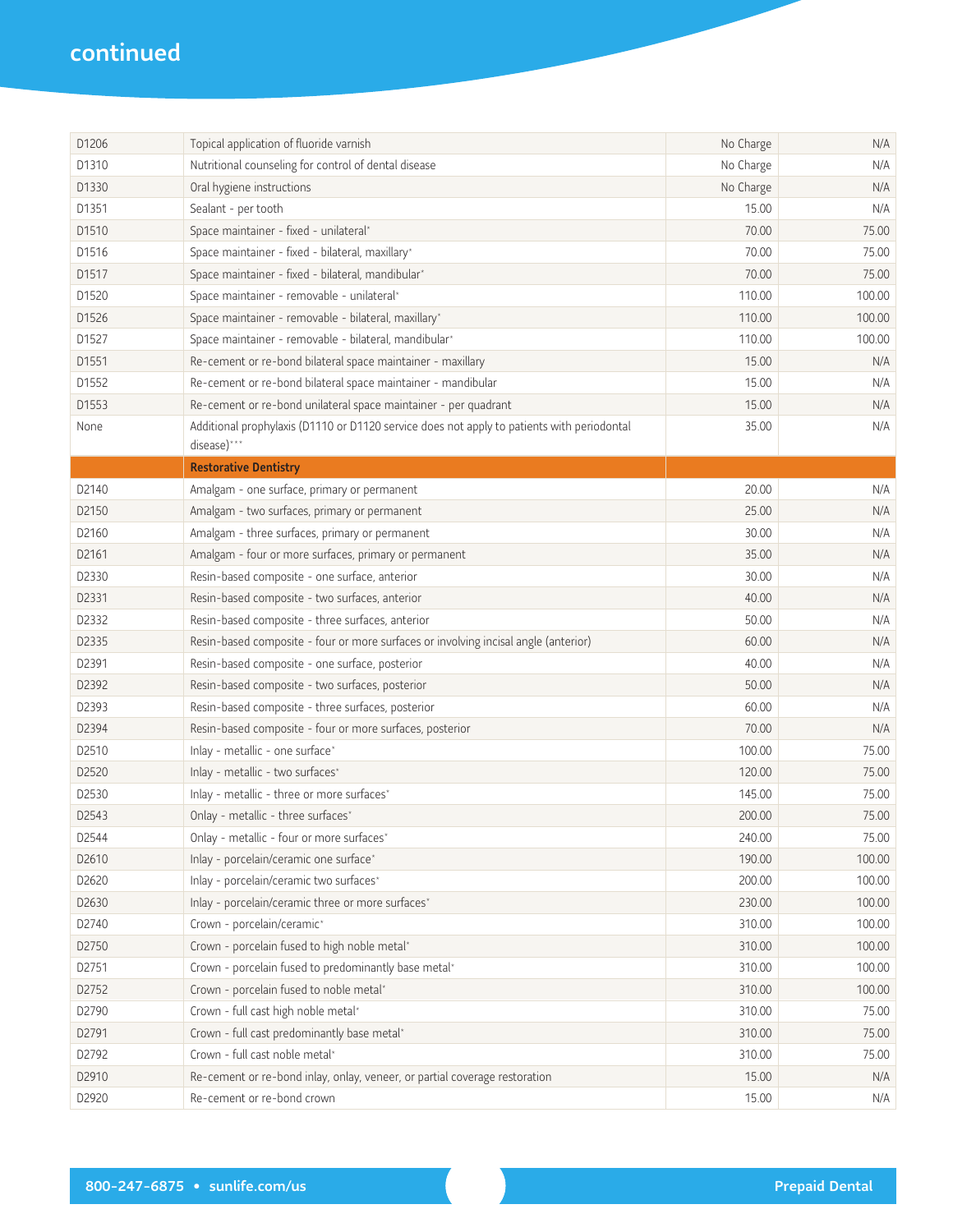| D2930 | Prefabricated stainless steel crown - primary tooth                                                                                                | 70.00     | N/A    |
|-------|----------------------------------------------------------------------------------------------------------------------------------------------------|-----------|--------|
| D2940 | Protective restoration                                                                                                                             | 8.00      | N/A    |
| D2950 | Core buildup, including any pins                                                                                                                   | 85.00     | N/A    |
| D2951 | Pin retention - per tooth, in addition to restoration                                                                                              | 15.00     | N/A    |
| D2952 | Post and core in addition to crown, indirectly fabricated*                                                                                         | 85.00     | 75.00  |
| D2953 | Each additional indirectly fabricated post - same tooth                                                                                            | 85.00     | 75.00  |
| D2954 | Prefabricated post and core in addition to crown                                                                                                   | 85.00     | N/A    |
| D2960 | Labial veneer (resin laminate) - chairside                                                                                                         | 225.00    | N/A    |
| D2962 | Labial veneer (porcelain laminate) - laboratory*                                                                                                   | 350.00    | 125.00 |
| D2980 | Crown repair necessitated by restorative material failure*                                                                                         | 30.00     | 75.00  |
| None  | Temporary filling***                                                                                                                               | 15.00     | N/A    |
|       | <b>Endodontics</b>                                                                                                                                 |           |        |
| D3110 | Pulp cap - direct (excluding final restoration)                                                                                                    | 20.00     | N/A    |
| D3120 | Pulp cap - indirect (excluding final restoration)                                                                                                  | 10.00     | N/A    |
| D3220 | Therapeutic pulpotomy (excluding final restoration) - removal of pulp coronal to the<br>dentinocemental junction and application of medicament     | 30.00     | N/A    |
| D3310 | Endodontic therapy, anterior tooth (excluding final restoration)                                                                                   | 210.00    | N/A    |
| D3320 | Endodontic therapy, premolar tooth (excluding final restoration)                                                                                   | 310.00    | N/A    |
| D3330 | Endodontic therapy, molar (excluding final restoration)                                                                                            | 500.00    | N/A    |
| D3346 | Retreatment of previous root canal therapy - anterior                                                                                              | 300.00    | N/A    |
| D3347 | Retreatment of previous root canal therapy - premolar                                                                                              | 400.00    | N/A    |
| D3348 | Retreatment of previous root canal therapy - molar                                                                                                 | 600.00    | N/A    |
| D3410 | Apicoectomy - anterior                                                                                                                             | 75.00     | N/A    |
| D3421 | Apicoectomy - premolar (first root)                                                                                                                | 100.00    | N/A    |
| D3425 | Apicoectomy - molar (first root)                                                                                                                   | 125.00    | N/A    |
| D3426 | Apicoectomy - each additional root                                                                                                                 | 45.00     | N/A    |
| D3430 | Retrograde filling - per root                                                                                                                      | 55.00     | N/A    |
| D3450 | Root amputation - per root                                                                                                                         | 75.00     | N/A    |
| D3920 | Hemisection (including any root removal), not including root canal therapy                                                                         | 85.00     | N/A    |
|       | <b>Periodontics</b>                                                                                                                                |           |        |
| D4210 | Gingivectomy or gingivoplasty - four or more contiguous teeth or tooth bounded spaces per<br>quadrant                                              | 100.00    | N/A    |
| D4211 | Gingivectomy or gingivoplasty - one to three contiguous teeth or tooth bounded spaces per<br>quadrant                                              | 75.00     | N/A    |
| D4260 | Osseous surgery (including elevation of a full thickness flap and closure) - four or more<br>contiguous teeth or tooth bounded spaces per quadrant | 300.00    | N/A    |
| D4261 | Osseous surgery (including elevation of a full thickness flap and closure) - one to three<br>contiguous teeth or tooth bounded spaces per quadrant | 240.00    | N/A    |
| D4320 | Provisional splinting - intracoronal                                                                                                               | 75.00     | N/A    |
| D4321 | Provisional splinting - extracoronal                                                                                                               | 95.00     | N/A    |
| D4341 | Periodontal scaling and root planing - four or more teeth per quadrant                                                                             | 75.00     | N/A    |
| D4342 | Periodontal scaling and root planing - one to three teeth per quadrant                                                                             | 60.00     | N/A    |
| D4355 | Full mouth debridement to enable a comprehensive oral evaluation and diagnosis on a<br>subsequent visit                                            | 95.00     | N/A    |
| D4910 | Periodontal maintenance                                                                                                                            | 50.00     | N/A    |
| None  | Periodontal hygiene instructions***                                                                                                                | No Charge | N/A    |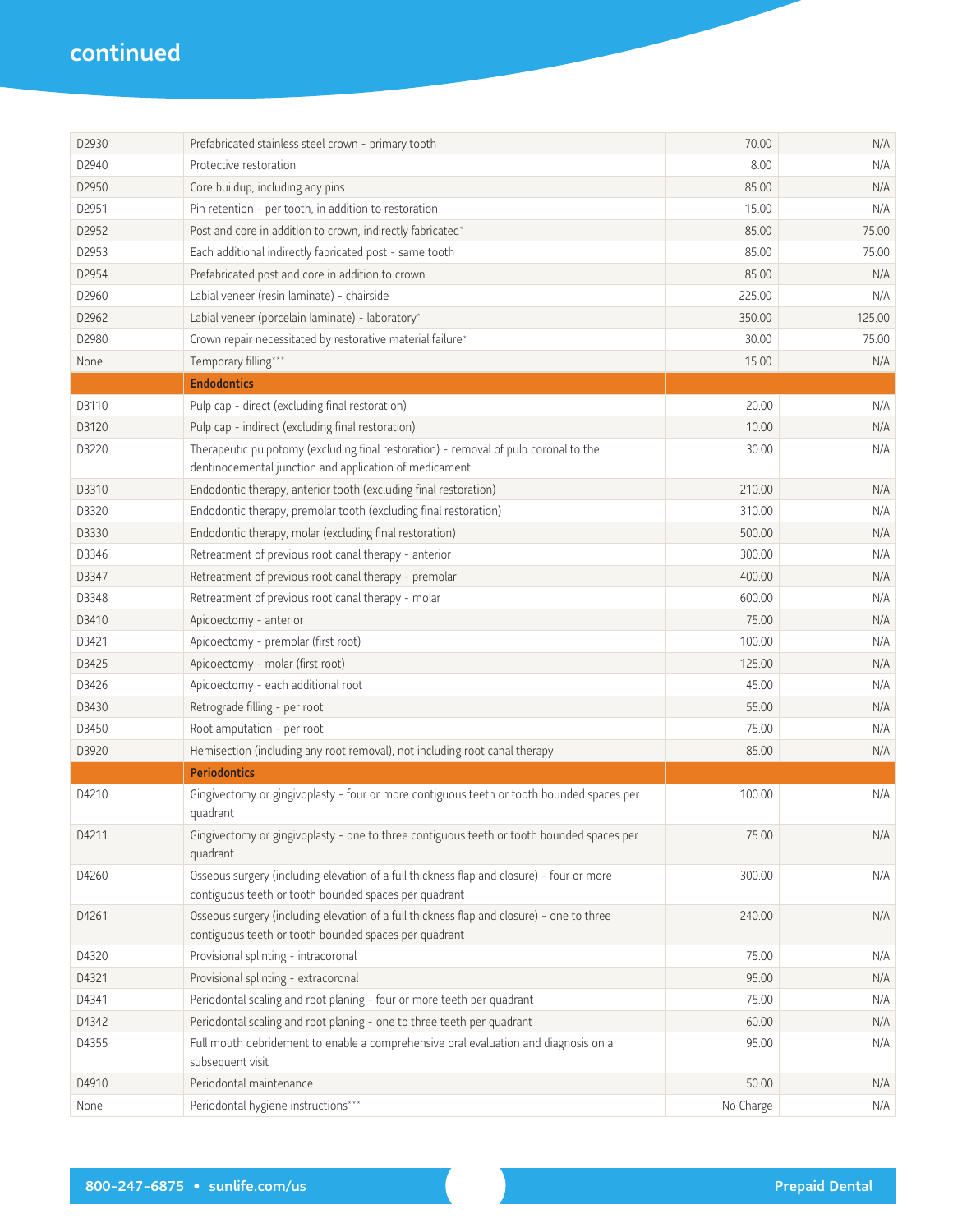| None  | Periodontal charting for planning (specialty)***                                                                                    | 15.00  | N/A    |
|-------|-------------------------------------------------------------------------------------------------------------------------------------|--------|--------|
|       | <b>Removable Prosthodontics</b>                                                                                                     |        |        |
| D5110 | Complete denture - maxillary*                                                                                                       | 305.00 | 150.00 |
| D5120 | Complete denture - mandibular*                                                                                                      | 305.00 | 150.00 |
| D5130 | Immediate denture - maxillary*                                                                                                      | 365.00 | 175.00 |
| D5140 | Immediate denture - mandibular*                                                                                                     | 365.00 | 175.00 |
| D5211 | Maxillary partial denture - resin base (including any conventional clasps, rests and teeth)*                                        | 320.00 | 125.00 |
| D5212 | Mandibular partial denture - resin base (including any conventional clasps, rests and teeth)*                                       | 320.00 | 125.00 |
| D5213 | Maxillary partial denture - cast metal framework with resin denture bases (including any<br>conventional clasps, rests and teeth)*  | 400.00 | 175.00 |
| D5214 | Mandibular partial denture - cast metal framework with resin denture bases (including any<br>conventional clasps, rests and teeth)* | 400.00 | 175.00 |
| D5410 | Adjust complete denture - maxillary                                                                                                 | 15.00  | N/A    |
| D5411 | Adjust complete denture - mandibular                                                                                                | 15.00  | N/A    |
| D5421 | Adjust partial denture - maxillary                                                                                                  | 15.00  | N/A    |
| D5422 | Adjust partial denture - mandibular                                                                                                 | 15.00  | N/A    |
| D5511 | Repair broken complete denture base, mandibular*                                                                                    | 25.00  | 75.00  |
| D5512 | Repair broken complete denture base, maxillary*                                                                                     | 25.00  | 75.00  |
| D5520 | Replace missing or broken teeth - complete denture (each tooth)                                                                     | 40.00  | 75.00  |
| D5611 | Repair resin partial denture base, mandibular*                                                                                      | 35.00  | 75.00  |
| D5612 | Repair resin partial denture base, maxillary*                                                                                       | 35.00  | 75.00  |
| D5621 | Repair cast partial framework, mandibular*                                                                                          | 35.00  | 100.00 |
| D5622 | Repair cast partial framework, maxillary*                                                                                           | 35.00  | 100.00 |
| D5630 | Repair or replace broken clasp - per tooth*                                                                                         | 35.00  | 100.00 |
| D5640 | Replace broken teeth - per tooth*                                                                                                   | 35.00  | 75.00  |
| D5650 | Add tooth to existing partial denture*                                                                                              | 35.00  | 75.00  |
| D5730 | Reline complete maxillary denture (chairside)                                                                                       | 60.00  | N/A    |
| D5731 | Reline complete mandibular denture (chairside)                                                                                      | 65.00  | N/A    |
| D5740 | Reline maxillary partial denture (chairside)                                                                                        | 65.00  | N/A    |
| D5741 | Reline mandibular partial denture (chairside)                                                                                       | 70.00  | N/A    |
| D5750 | Reline complete maxillary denture (laboratory)*                                                                                     | 95.00  | 75.00  |
| D5751 | Reline complete mandibular denture (laboratory)*                                                                                    | 95.00  | 75.00  |
| D5760 | Reline maxillary partial denture (laboratory)*                                                                                      | 95.00  | 75.00  |
| D5761 | Reline mandibular partial denture (laboratory)*                                                                                     | 95.00  | 75.00  |
| D5850 | Tissue conditioning, maxillary                                                                                                      | 25.00  | N/A    |
| D5851 | Tissue conditioning, mandibular                                                                                                     | 25.00  | N/A    |
| D5862 | Precision attachment, by report*                                                                                                    | 150.00 | N/A    |
|       | <b>Fixed Prosthodontics</b>                                                                                                         |        |        |
| D6210 | Pontic - cast high noble metal*                                                                                                     | 290.00 | 75.00  |
| D6211 | Pontic - cast predominantly base metal*                                                                                             | 290.00 | 75.00  |
| D6212 | Pontic - cast noble metal*                                                                                                          | 290.00 | 75.00  |
| D6240 | Pontic - porcelain fused to high noble metal*                                                                                       | 290.00 | 100.00 |
| D6241 | Pontic - porcelain fused to predominantly base metal*                                                                               | 290.00 | 100.00 |
| D6242 | Pontic - porcelain fused to noble metal*                                                                                            | 290.00 | 100.00 |
| D6245 | Pontic - porcelain/ceramic*                                                                                                         | 290.00 | 100.00 |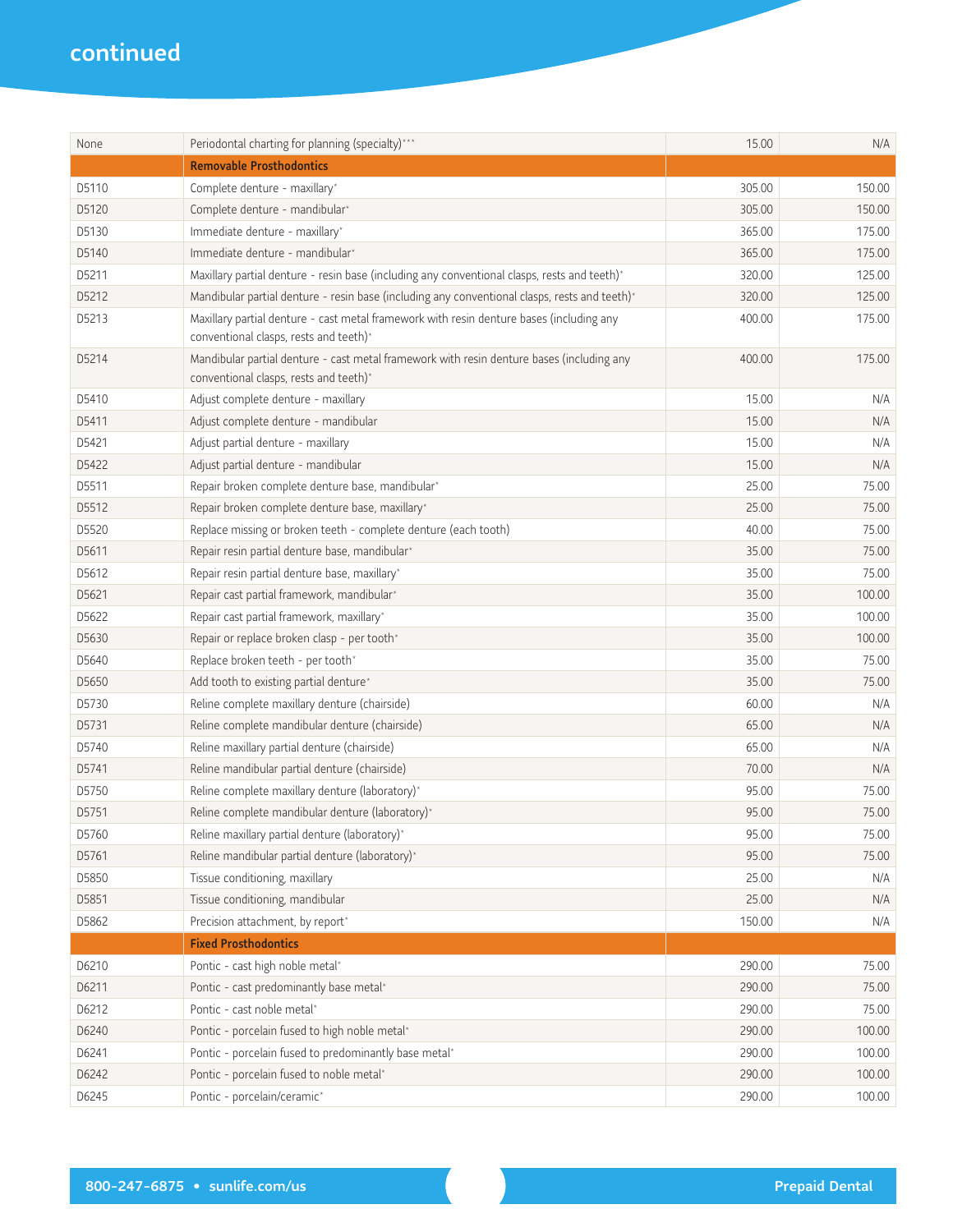| D6251 | Pontic - resin with predominantly base metal*                                                                                                  | 290.00    | 100.00 |
|-------|------------------------------------------------------------------------------------------------------------------------------------------------|-----------|--------|
| D6740 | Retainer crown - porcelain/ceramic*                                                                                                            | 290.00    | 100.00 |
| D6750 | Retainer crown - porcelain fused to high noble metal*                                                                                          | 290.00    | 100.00 |
| D6751 | Retainer crown - porcelain fused to predominantly base metal*                                                                                  | 290.00    | 100.00 |
| D6752 | Retainer crown - porcelain fused to noble metal*                                                                                               | 290.00    | 100.00 |
| D6780 | Retainer crown - 3/4 cast high noble metal*                                                                                                    | 290.00    | 75.00  |
| D6790 | Retainer crown - full cast high noble metal*                                                                                                   | 290.00    | 75.00  |
| D6791 | Retainer crown - full cast predominantly base metal*                                                                                           | 290.00    | 75.00  |
| D6792 | Retainer crown - full cast noble metal*                                                                                                        | 290.00    | 75.00  |
| D6930 | Re-cement or re-bond fixed partial denture                                                                                                     | 15.00     | N/A    |
| D6940 | Stress breaker                                                                                                                                 | 150.00    | N/A    |
| D6950 | Precision attachment                                                                                                                           | 150.00    | 75.00  |
| D6980 | Fixed partial denture repair, by report*                                                                                                       | 55.00     | 75.00  |
| D7111 | Extraction, coronal remnants - primary tooth                                                                                                   | 30.00     | N/A    |
| D7140 | Extraction, erupted tooth or exposed root (elevation and/or forceps removal)                                                                   | 35.00     | N/A    |
| D7210 | Extraction, erupted tooth requiring removal of bone and/or sectioning of tooth, and including<br>elevation of mucoperiosteal flap if indicated | 65.00     | N/A    |
| D7220 | Removal of impacted tooth - soft tissue                                                                                                        | 80.00     | N/A    |
| D7230 | Removal of impacted tooth - partially bony                                                                                                     | 90.00     | N/A    |
| D7240 | Removal of impacted tooth - completely bony                                                                                                    | 115.00    | N/A    |
| D7241 | Removal of impacted tooth - completely bony, with unusual surgical complications                                                               | 165.00    | N/A    |
| D7250 | Removal of residual tooth roots (cutting procedure)                                                                                            | 50.00     | N/A    |
| D7270 | Tooth reimplantation and/or stabilization of accidentally evulsed or displaced tooth                                                           | 60.00     | N/A    |
| D7280 | Exposure of an erupted tooth                                                                                                                   | 60.00     | N/A    |
| D7310 | Alveoloplasty in conjunction with extractions - four or more teeth or tooth spaces, per quadrant                                               | 70.00     | N/A    |
| D7320 | Alveoloplasty not in conjunction with extractions - four or more teeth or tooth spaces, per<br>quadrant                                        | 85.00     | N/A    |
| D7471 | Removal of lateral exostosis (maxilla or mandible)                                                                                             | 100.00    | N/A    |
| D7510 | Incision and drainage of abscess - intraoral soft tissue                                                                                       | 30.00     | N/A    |
| D7910 | Suture of recent small wounds up to 5 cm                                                                                                       | 15.00     | N/A    |
| D7961 | Buccal/labial frenectomy (frenulectomy)                                                                                                        | 75.00     | N/A    |
| D7962 | Lingual frenectomy (frenulectomy)                                                                                                              | 75.00     | N/A    |
|       | <b>Other Services</b>                                                                                                                          |           |        |
| D9110 | Palliative (emergency) treatment of dental pain - minor procedure                                                                              | 30.00     | N/A    |
| D9215 | Local anesthesia                                                                                                                               | No Charge | N/A    |
| D9222 | Deep sedation/general anesthesia - first 15 minutes                                                                                            | 180.00    | N/A    |
| D9230 | Analgesia, anxiolysis, inhalation of nitrous oxide                                                                                             | 20.00     | N/A    |
| D9239 | Intravenous moderate (conscious) sedation/analgesia - first 15 minutes                                                                         | 180.00    | N/A    |
| D9243 | Intravenous moderate (conscious) sedation/analgesia - each subsequent 15 minute increment                                                      | 75.00     | N/A    |
| D9430 | Office visit for observation (during regularly scheduled hours) - no other services performed                                                  | 5.00      | N/A    |
| D9910 | Application of desensitizing medicament                                                                                                        | 15.00     | N/A    |
| D9911 | Application of desensitizing resin for cervical and/or root surface, per tooth                                                                 | 10.00     | N/A    |
| D9944 | Occlusal guard - hard appliance, full arch*                                                                                                    | 95.00     | 75.00  |
| D9945 | Occlusal guard - soft appliance, full arch*                                                                                                    | 95.00     | 75.00  |
| D9946 | Occlusal guard - hard appliance, partial arch*                                                                                                 | 95.00     | 75.00  |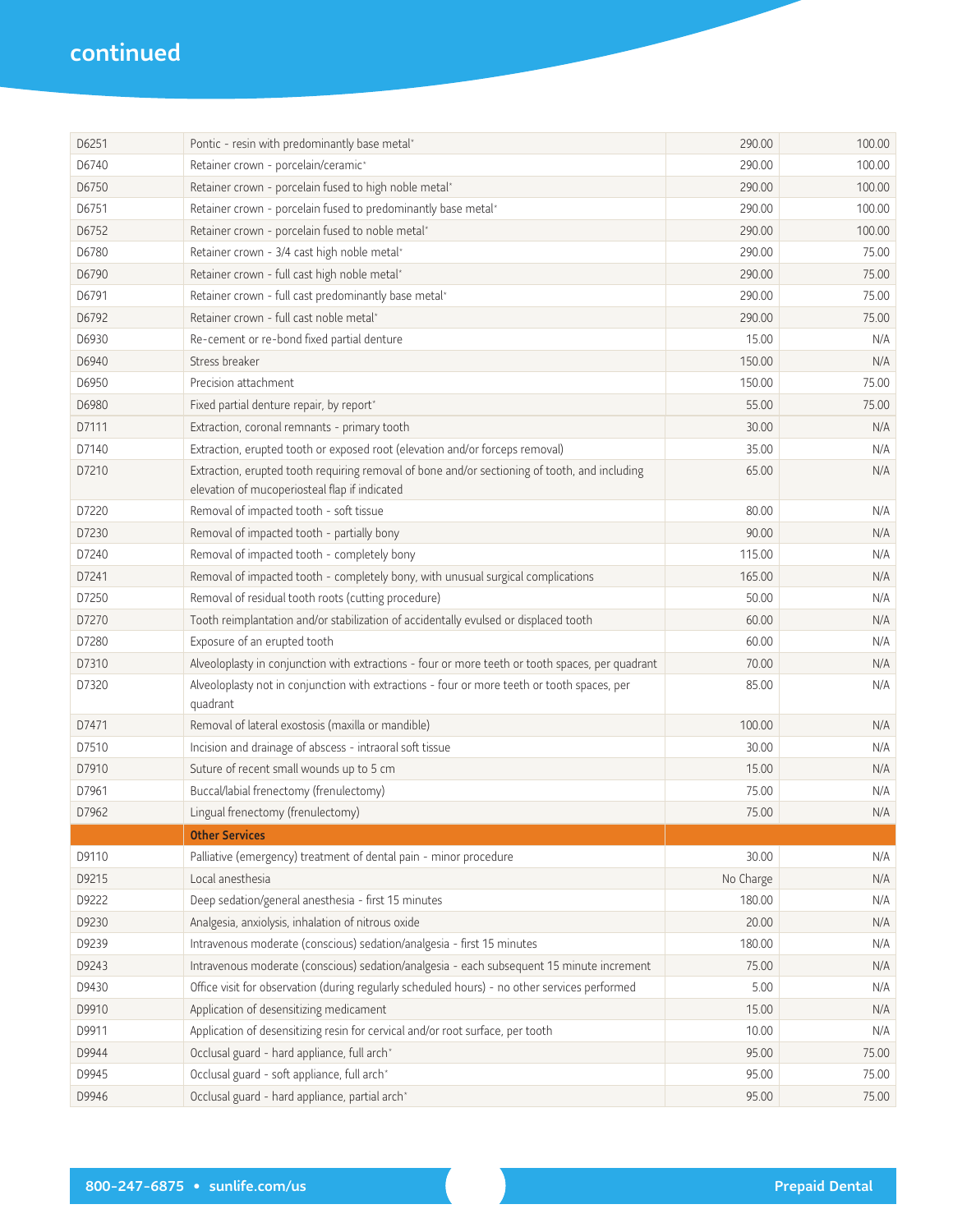| D9951 | Occlusal adjustment - limited                   | 35.00  | N/A |
|-------|-------------------------------------------------|--------|-----|
| D9952 | Occlusal adjustment - complete                  | 160.00 | N/A |
|       | <b>Bleaching</b>                                |        |     |
| D9972 | External bleaching-per arch-performed in office | 175.00 | N/A |
| None  | External bleaching, both arches***              | 275.00 | N/A |

\*These services have laboratory charges up to the amount shown. You will need to pay the laboratory charges to the Plan Dentist in addition to the copayment.

\*\* Current and prior versions of the Current Dental Terminology (CDT) codes (in the ADA Code column) and descriptors (in the Service Description column) are copyrighted by the American Dental Association (ADA) and are used by permission. Current Dental Terminology © 2020 American Dental Association. All rights reserved.

\*\*\*Service does not have an American Dental Association Current Dental Terminology code or descriptor.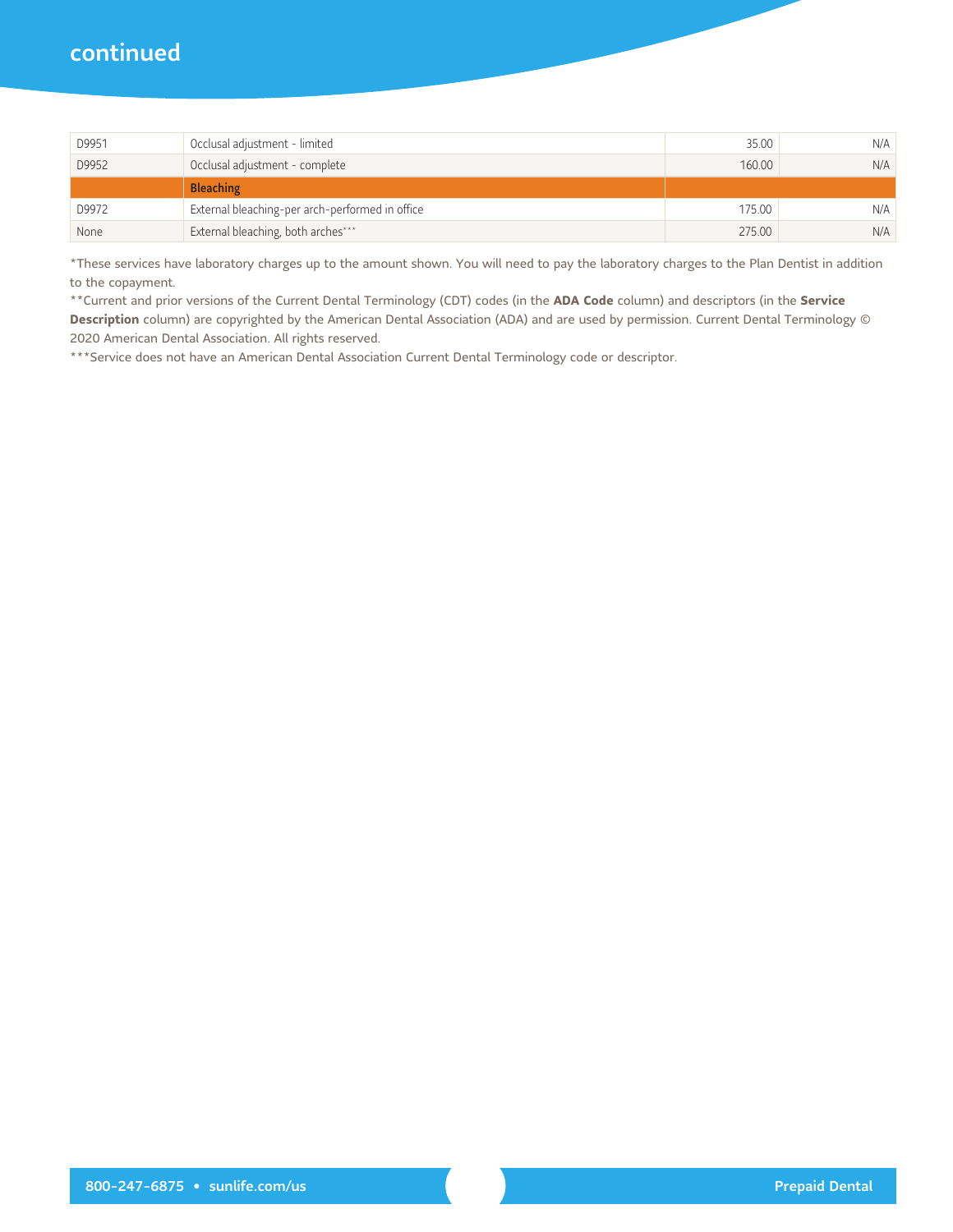#### **How does a Prepaid plan work?**

This plan gives you and your family access to a range of dental services from in-network providers at fixed copayment amounts. A copayment is the set fee that you pay to the plan dentist at the time of treatment for covered services that are being performed. To receive services at these fixed rates, you must use a network provider.

#### How do I find a dentist?

Simply visit www.sunlife.com/findadentist. Follow the prompts to find a dentist in your area who participates in the Heritage network. You can also call 800-443-2995 for help finding a dentist.

#### Do I have to choose a dentist in the network?

Yes. To receive the fixed copayment amounts you must visit a dentist in the network and you must select the dentist in advance. Each family member may choose a different plan dentist.

#### Are my dependents eligible for coverage?

Yes. Your plan offers coverage for your spouse<sup>3</sup> and dependent children. An eligible child is defined as an unmarried child to age 19 or to age 31 if a full-time student.<sup>4</sup>

#### What features does my plan include?

- No annual dollar maximums for plan dentists and plan specialists
- No deductibles
- No waiting periods
- Benefits are payable for pre-existing dental conditions within the copayment schedule
- Extensive provider network updated regularly

#### How will the plan dentist know I am a patient?

The plan dentist receives a patient listing, called a roster, from Sun Life each month that includes all members who have chosen those individuals as their dentist. Please confirm at the time of making your appointment with the plan dentist that you are on their roster.

#### Do I have to file the claim?

No. You will not need to file a claim for a plan dentist or plan specialist.

#### If I have a dental emergency, do I need to see my plan dentist?

First, contact your plan dentist to make an appointment. If your plan dentist is unable to see you, you may seek treatment from any licensed dentist in the United States. Please be informed that the emergency benefit of your plan is limited to the temporary relief of pain and has limited benefits.

#### What is the vision discount plan?

This plan offered by Vision Services Plan® (VSP) provides you discounts on exams, as well as on the purchase of eveglasses, sunglasses and other prescription evewear from VSP doctors. These discounts are available to you and everyone covered on your dental plan. To locate a VSP doctor near you, visit www.vsp.com or call VSP at 800-877-7195. This plan is not insurance.

## How can I get more information about my coverage, change my assigned dentist or find my dental ID card?

After the effective date of your coverage, you can view benefit information online at your convenience through your Sun Life account. To create an account go to www.sunlife.com/account and register. You can also access this information from our mobile app  $-$  Benefit Tools, which is available for Apple and Android devices. Or you can call Sun Life's Dental Customer Service at 800-443-2995. You can also call any time, day or night, to access our automated system and get answers to common questions when it's convenient for you.

### **FIND A PLAN SPECIALIST**

You will find a list of plan specialists by looking in the plan network directory, visiting www.sunlife.com/ findadentist or calling 800-443-2995 for assistance. No referrals are necessary from your plan dentist to seek treatment from a plan specialist.

- 1. American Academy of Periodontology http://www.perio.org/consumer/love\_the\_gums\_you%27re\_with (accessed on 04/11/18)
- 2. https://www.cdc.gov/diabetes/ndep/pdfs/150-Healthy-teeth-matter.pdf (accessed 4/11/18)
- 3. If permitted by the Employer's employee benefit plan and not prohibited by state law, the term "spouse" in this benefit includes any individual who is either recognized as a spouse, a registered domestic partner, or a partner in a civil union, or otherwise accorded the same rights as a spouse.
- 4. Please see your employer for more specific information.

## Read the Important information section for more details including limitations and exclusions.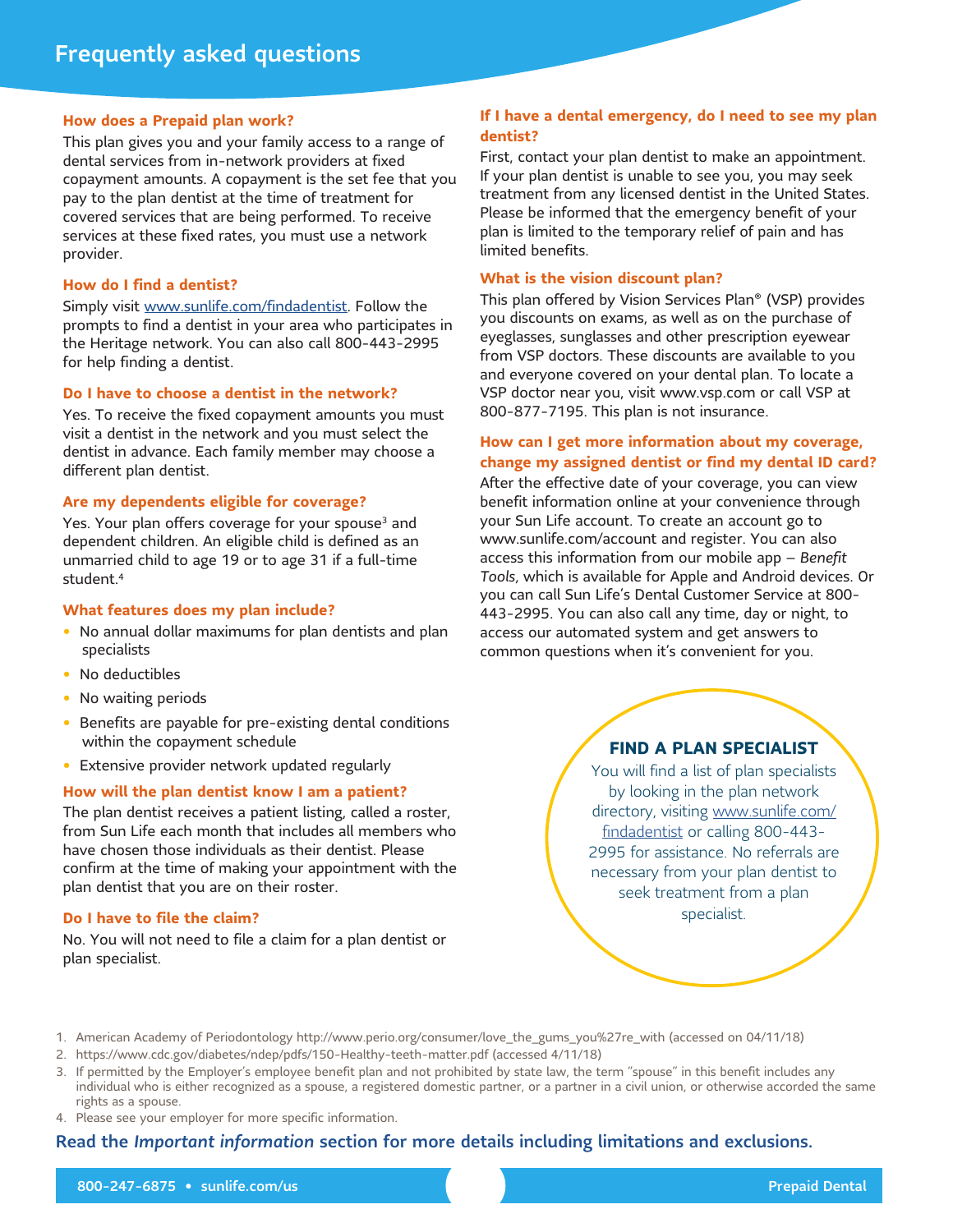For the prepaid dental plan, you must meet the eligibility requirements set forth by your employer. Your effective date will be determined by your Group Dental Service Agreement and Evidence of Coverage. Refer to these plan documents for details.

#### **Limitations and exclusions**

The below exclusions and limitations may vary by state law and regulations. This list may not be comprehensive. Please see the Evidence of Coverage or ask your benefits administrator for details.

#### **Prepaid Dental**

We will not pay a benefit for any Dental procedure or service not specifically mentioned in the Copayment Schedule (including any hospital or outpatient care facility cost associated with any dental procedures). Except for Emergency Services, services provided by non-Plan Providers are not covered, unless preauthorized by Plan. Any dental service listed in the Copayment Schedule initiated prior to Member's Effective Date or after the Member's termination is not covered. Failure of the member to follow a prescribed course of dental treatment may result in the need for additional dental services and additional charges may or may not be included within the Copayment Schedule. Fixed or removable prosthetics are subject to a 5 year replacement limitation. Active Orthodontic Treatment is limited to twenty-four (24) consecutive months of continuous treatment and is allowed once per lifetime. Extractions for Orthodontic purposes only are at a 25% discount off of the Plan Provider's normal retail charge. Implants and implant related procedures are not covered.

The prepaid dental Overview is preliminary to the issuance of your plan documents. Refer to your Evidence of Coverage for details. Receipt of this Overview does not constitute approval of coverage. In the event of a discrepancy between this Overview and the Evidence of Coverage, the terms of the Evidence of Coverage will govern. Product offerings may not be available in all states and may vary depending on state laws and regulations.

This plan does not provide coverage for pediatric oral health services that satisfies the requirements for "minimum essential coverage" as defined by The Patient Protection and Affordable Care Act (PPACA).

Sun Life companies include Sun Life and Health Insurance Company (U.S.) and Sun Life Assurance Company of Canada (collectively, "Sun Life").

Prepaid dental products are provided by Union Security DentalCare of New Jersey, Inc., an affiliate of Sun Life Assurance Company of Canada (Wellesley Hills, MA), under Form Series FB-NJ-0281.

©2021 Sun Life Assurance Company of Canada, Wellesley Hills, MA 02481. All rights reserved. Sun Life and the globe symbol are trademarks of Sun Life Assurance Company of Canada. Visit us at www.sunlife.com/us.

GDBH-EE-8731

SLPC 29579